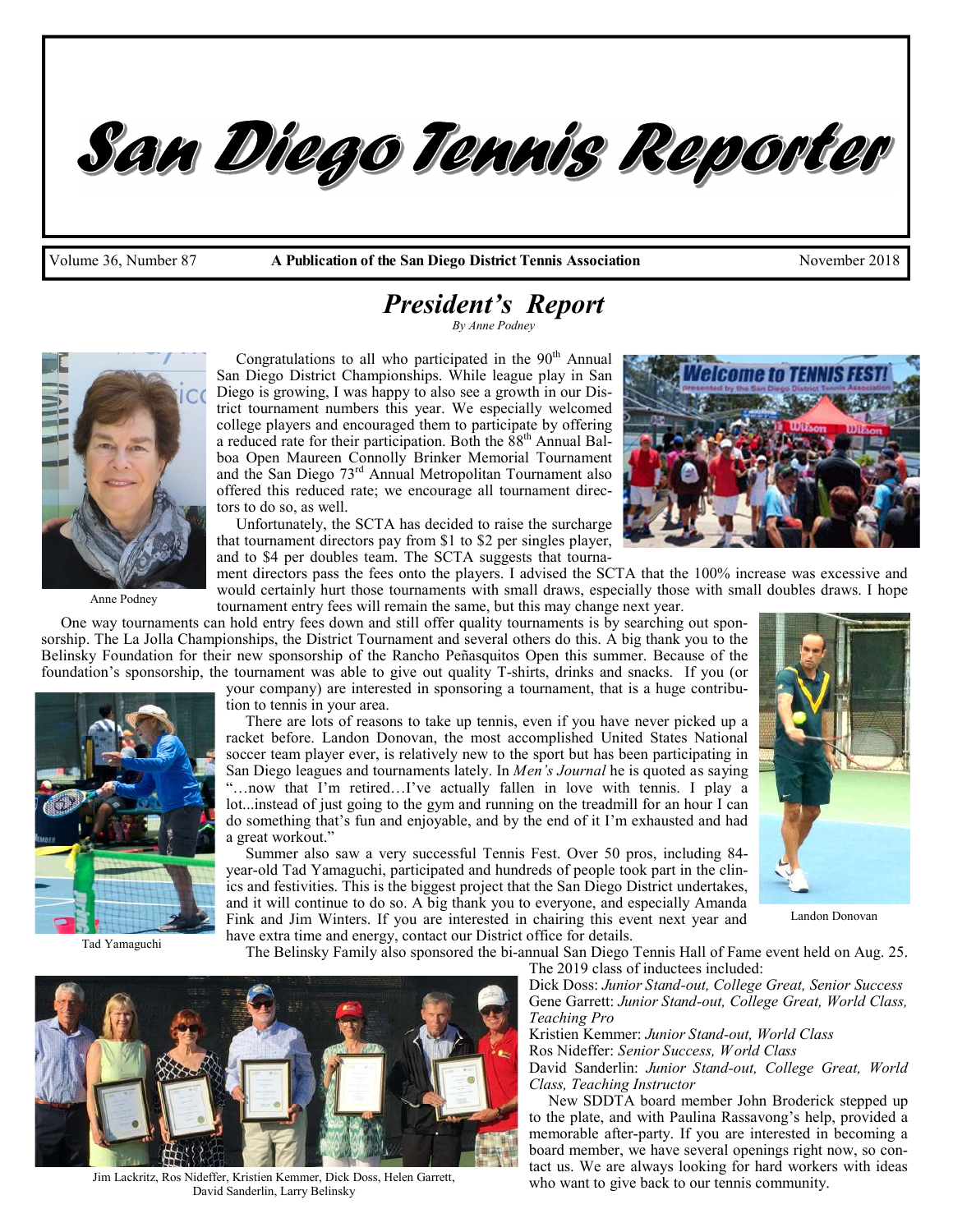### Page 2, Vol. 36, No. 87 November 2018

# *Harris & Snyder Named to USTA SoCal Senior Hall of Fame*





Ten San Diego players were

The "Seniors" (ages 50, 55

Spence

(San Diego) were members of

Robin Harris Saul Snyder

 San Diegans Robin Harris and Saul Snyder were named to the USTA SoCal Senior Hall of Fame. The induction ceremony took place October 10th at the La Jolla Beach & Tennis Club.

## *San Diego Seniors Shine on International Stage By Carolyn Nichols*





Liane Bryson and Cathie Anderson

the USA Maria Bueno Cup for women 50+ and brought home gold to the USA. Nasim played #1 singles and went undefeated; Nideffer captained the team. Carolyn Nichols (Rancho Santa Fe) captained the USA Alice Marble Cup (W60) to a second place finish. The following week Nichols/Robin Harris (San Diego) were 60 doubles finalists; Nichols was a bronze medalist in 60 singles.

 The "Super Seniors" (ages 65-85) competition was held in Umag, Croatia from September 16-29. Liane Bryson (San Diego) was a member of the silver medal winning Althea Gibson (W70) team. Cathie Anderson (Del Mar) and Suella Steel (La Jolla) were members of the Queens (W75) team which finished second; Ros King (San Diego) played #1 singles on the gold medal winning Doris Hart (W80) team and Saul Snyder (San Diego) anchored the #2 singles slot on the champion Men's 85 team. Bryson (W70 doubles) and Anderson (Mixed 75 doubles) won gold medals the following week in the individual world championships; Steel took bronze in Women's 75 doubles. King was a finalist in 80 doubles and a semifinalist in 80 singles.

 The "Young Seniors" (ages 35, 40, 45) competition will take place October 21-26 (team) and 27-Nov 3 (individuals) in Miami Beach, Florida. Millie Yablonicky (Encinitas) and Debbie Higa (Solana Beach) are members of the Young Cup team (W40).

# *USTA League Tennis*

*By Randie Lettington* 

## **National Teams Representing Southern California**

 San Diego District tennis teams have earned their way to **FIVE** National competitions so far this year! They represent the best of the Southern California Section from the San Diego border to Santa Barbara. Congratulations to these awesome teams!

55+ W 6.0 Morgan Run Resort/Sandra Sweat 55+ W 7.0 Winners Tennis Club/Crista Hubbard 40+ W 3.0 Eastlake Country Club/Judy Camp 40+ W 4.5+ Scripps Ranch Swim & Racquet Club/Kellie Jaquez 18+ W 2.5 Coronado Tennis Association/Marlis Veremhren

Finalists in SoCal Section  $(2<sup>nd</sup>$  best in SoCal): 55+ M 7.0 Kit Carson Park/Mark Warren 55+ W 9.0 Balboa Tennis Club/Sue Sprague

### **Captain of the Year Nominations**

 It's time to recognize our top captains for their wonderful efforts creating fun and fair tennis in our USTA community. These individuals have gone above and beyond to lead by example with sportsmanship, leadership, enthusiasm, and willingness to support and mentor others in their role as captains. Nominations can come from players, peer captains, league coordinators, and tennis directors.

 Please email **why** your top captain should be recognized, by **November 15th** to TopCaptainsUSTASD@gmail.com.

## **Captains' Meeting for Winter & Spring 2019 USTA Leagues**

 Captains' Meetings for Winter and Spring League Seasons will be held on:

November  $7<sup>th</sup>$  7PM Barnes Tennis Center

November 8<sup>th</sup> 1PM San Dieguito Tennis Club

Winter Season: Adult 40 and Over leagues for men and women Mixed Doubles 18 and Over league

Spring Season: Adult 18 and Over leagues for men and women Mixed Doubles 55 and Over league

 Topics will be rules and regulation changes for 2019, registration timing, scheduling, Championships update, NTRP ratingssnacks and, of course, USTA swag!

### **Winter Registration Deadlines:**

- Mid-late November Team requests/set ups
- December 1<sup>st</sup> Player registration starts (after NTRP ratings published)
- December 10<sup>th</sup> Initial Roster Deadline
- Mid-January Final Roster Deadline
- League play will start the first week of January. Start planning your teams now!

 **NTRP Year-End Ratings** will be published on or around December 1<sup>st</sup>. Ratings will be based on results of USTA/SCTA matches played in 2018 through October  $31<sup>st</sup>$ . These ratings will be in use for the 2019 leagues.

#### **San Diego League Growth!**

 For the second year in a row San Diego is one of the top areas in the nation for local league growth through September 2018. This is thanks to the support of our clubs and the players who are enjoying more fun and competitive league tennis. Let's keep the momentum going!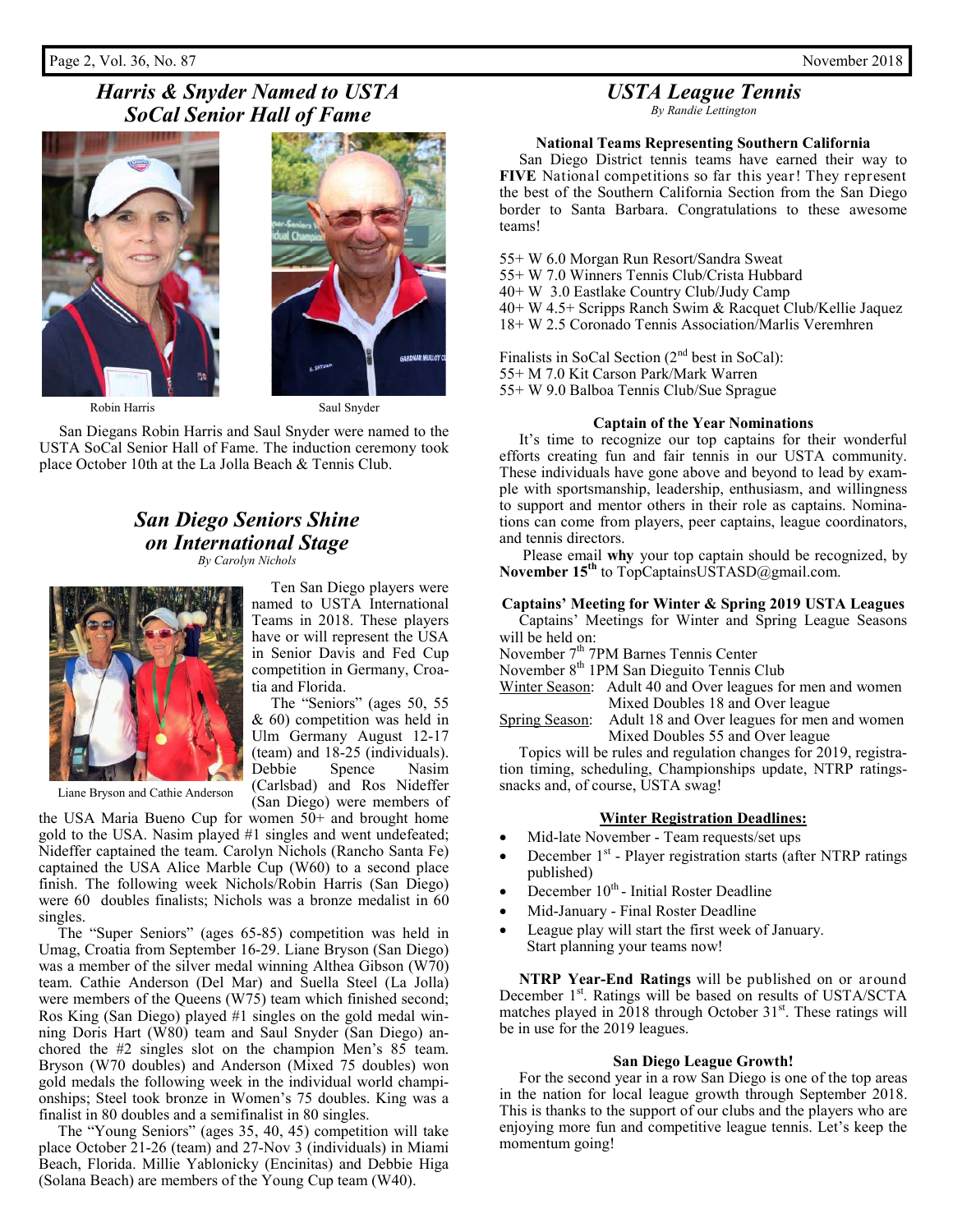### *Returning the Serve By Steve Kappes*



 Those of you who follow the District's newsletters and social media are likely aware of one of the District's signature programs – the Wounded Warrior Tennis Program – which has entered its ninth year. Nationally recognized for its excellence and impact, it has helped improve the lives of over 1000 wounded, ill, and injured service members and veterans from across the country through tennis. Our annual national Wounded Warrior Tennis Camps in May receive significant media attention, but just as important are the lower profile free weekly tennis clinics for that run year-round for disabled service members and veterans in San Diego.

 Every other Monday, Balboa Tennis Club's Tennis Director, Geoff Griffin, and Assistant Pro Spike Lowndes run free introductory tennis clinics at Naval Medical Center San Diego for patients going through rehab there. Geoff says, "These clinics have great value to the students – they're all on are active duty and many are new to their injuries. We make tennis fun and ease up on the instruction so as not to overwhelm them."

 The Medical Center's Recreation Therapist, Kim Elliott, loves the program. "I refer my patients to it because it is a great "next step" to becoming active in the community. Tennis helps with balance, hand/eye coordination, endurance, strength, moving directions quickly and helping to learn how a sport can be adapted. Geoff and Spike are amazing volunteers, and the patients love how Geoff keeps things moving and how funny he is. We laugh a lot during tennis; it is also encouraging people to engage in healthy recreation outlets and not be isolative or self-medicating."

 In addition to the Monday clinics, Geoff and Spike lead a team of about 10 pros and volunteers who run free weekly clinics every Tuesday at Balboa Tennis Club for veterans referred to the program by the VA Medical Center in La Jolla. Volunteers and veterans work together on court and with set-up and cleanup. Everyone is great at welcoming new people to the class. Shannon, a regular volunteer, agrees. "It has been a treat to see the benefits of this weekly gathering first-hand and witness the improvements of each Warrior. I have seen veterans who are new to the program start out being very quiet and shy but have since opened up and have more interaction with the other participants."

 These clinics consist of tennis techniques, skills, and fitness necessary for the game, but it's about much more than that. The clinic participants have become one big family, a connection among comrades, with complimentary post-tennis lunches prepared and served by club members that provide a means for additional community reintegration.

 Veteran player Mark enthusiastically looks forward to the clinic every week, as do two dozen others, and Veteran player Avery remarked with pride, "I didn't think I could play tennis, now look at me!", a common refrain among the players. These clinics are about tennis, but more importantly, they're about good times, confidence-building, smiling and laughing with fellow service members and veterans, and realizing that they are not alone.

For more information on the Wounded Warrior Tennis Program, please visit www.sdwoundedwarriortennis.org.

# *Collegiate Committee Awards Scholarships*

*By Jami Jones* 

 The SDDTA Collegiate Committee awarded \$1000 in scholarships to four local college students. Lily Nilipour-Stanford University and Josah Corpuz-San Diego City College received \$500 each. Hong Ly-University of California-San Diego and Rafael Maniego-San Diego City College each received \$250. Nilipour and Ly were involved in the Tennis on Campus program sponsored by the USTA/SCTA. The purpose of these scholarships is to help deserving collegiate tennis players continue to pursue their educational and athletic goals at a college of their choice. The committee is "looking for student-athletes who display qualities such as good sportsmanship, hard work, and leadership on their team as well as in their community."



Amanda Fink, Hong Ly, Rafael Maniego and Jim Winters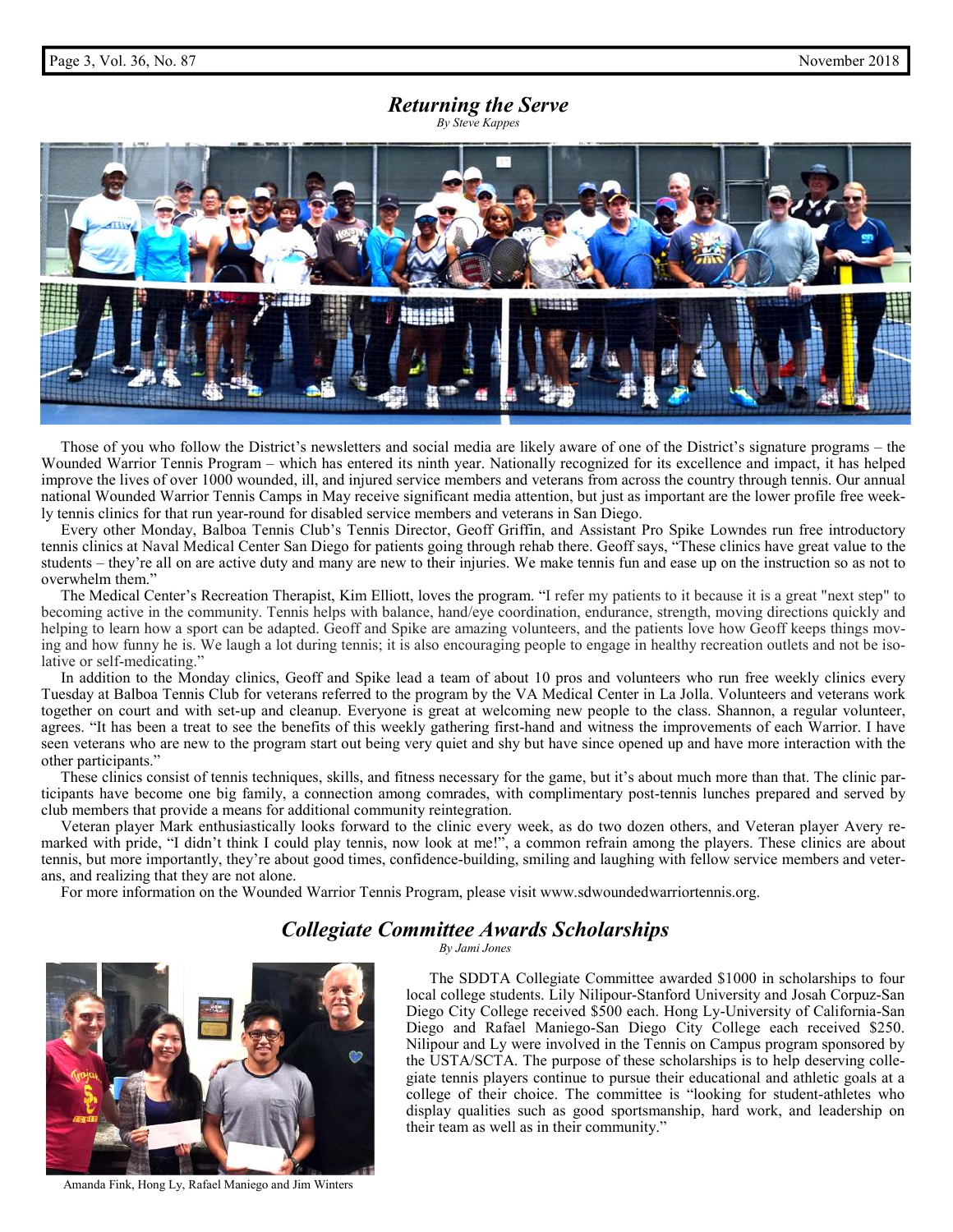# *San Diegans Selected for Intersectional Teams*

 The 2018 USTA Intersectional Team Championship teams have many players from San Diego who will represent SoCal in November at the Phoenix Tennis Center. They include: (35) Stepanka Hastings, Auriele Udall, Valerie Tan, Julie Gerken; (45) Debbie Nasim, Ros Nideffer, Debbie Higa; (55) Tracey Thompson, Section Captain Colleen Clery Ferrell, Rainy Miller, Una Davis, Robin Harris; (65) Carol Gay, Masako Beppu; (75) Cathie Anderson, Suella Steel, Uta Hegberg; (80) Roz King, Sheila Palmer.

# *SDDTA Will Honor Annual Award Winners*

 Each fall the SDDTA Awards Committee meets to select outstanding people and organizations to honor at the January Annual Meeting and Awards Banquet.

Players of the Year Liane Bryson and Taylor Fritz

| Pros of the Year Darice Carnaje and Juan Garcia                         |
|-------------------------------------------------------------------------|
| Sportsmanship Lan Wilhelm and Romeo Matias                              |
| Family of the Year The Ray Family                                       |
| Community Service Jim Winters                                           |
| Club of the Year Balboa Tennis Club                                     |
| Sponsor of the Year Squar Milner                                        |
| Tournament of the Year 73rd Annual San Diego Metropolitan<br>Tournament |
|                                                                         |



 Tennis Fest, a signature San Diego District Tennis Association *free* event, kicked off summertime tennis. This tremendous community tennis block party was as good as always. Twenty-five courts at Balboa Tennis Club were devoted to tennis clinics for every tennis stroke for beginners, intermediate, and advanced kids and adults. There were games like "Hit for Prizes" and "Beat the Pro", all favorites for participants. The cutest tiny tykes were on court, with rackets sometimes as big as they were, to have the thrill of hitting their

Geoff Griffin

first foam ball over the net. Dozens of sponsors donated items for the raffle that follows the on-court fun.

 Geoff Griffin was honored with the Ben Press Award for Community Service, definitely well deserved. He has spent decades helping those less fortunate and for years was a key person in presenting Tennis Fest.

*18th Annual Tennis Fest By Lesley Waite* 

 Many thanks to the 50 volunteer tennis professionals and instructors who were on court teaching strokes and clinics. The large public turnout, more than eight hundred people, enjoyed this community tennis festival. Tennis Fest once again proved that tennis is alive and booming in San Diego!

| XXXXXX                                                                                                   |
|----------------------------------------------------------------------------------------------------------|
|                                                                                                          |
| You are cordially invited to attend the                                                                  |
| San Diego District Tennis Association's 2019 Annual Meeting & Awards Banquet<br>Friday, January 18, 2019 |
| La Jolla Beach & Tennis Club, 2000 Spindrift Drive, La Jolla, California 92037                           |
| Reception 6pm - 7pm, Dinner and Awards Presentation 7pm - 9pm                                            |
| Choice of Entrée:                                                                                        |
| ◆ Atlantic King Salmon                                                                                   |
| ◆ Slow Roasted Angus Prime Rib                                                                           |
| ◆ Penne Pasta Pomodoro                                                                                   |
| No Host Bar for all beverages including wine before and during dinner.                                   |
| <b>Dinner will be \$45.00 per person</b> (includes tax and gratuities)                                   |
| <u>Seating is limited, reservations will be taken on a first come, first served basis.</u>               |
| Visit: www.sandiegotennis.com or email: sddta@yahoo.com for reservation information.                     |

000000000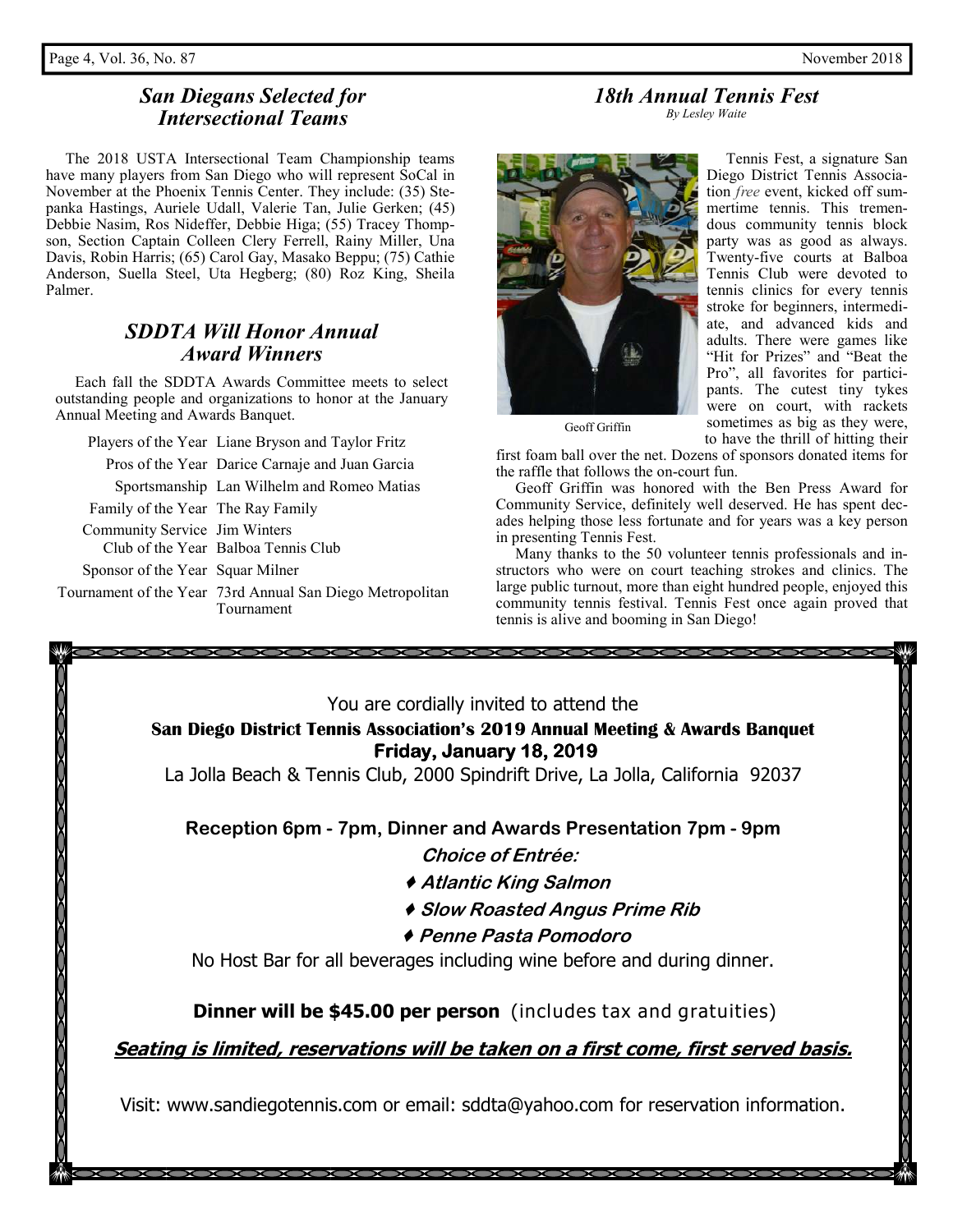

Keith Barksdale



Jack Autry





Jerry Sabio